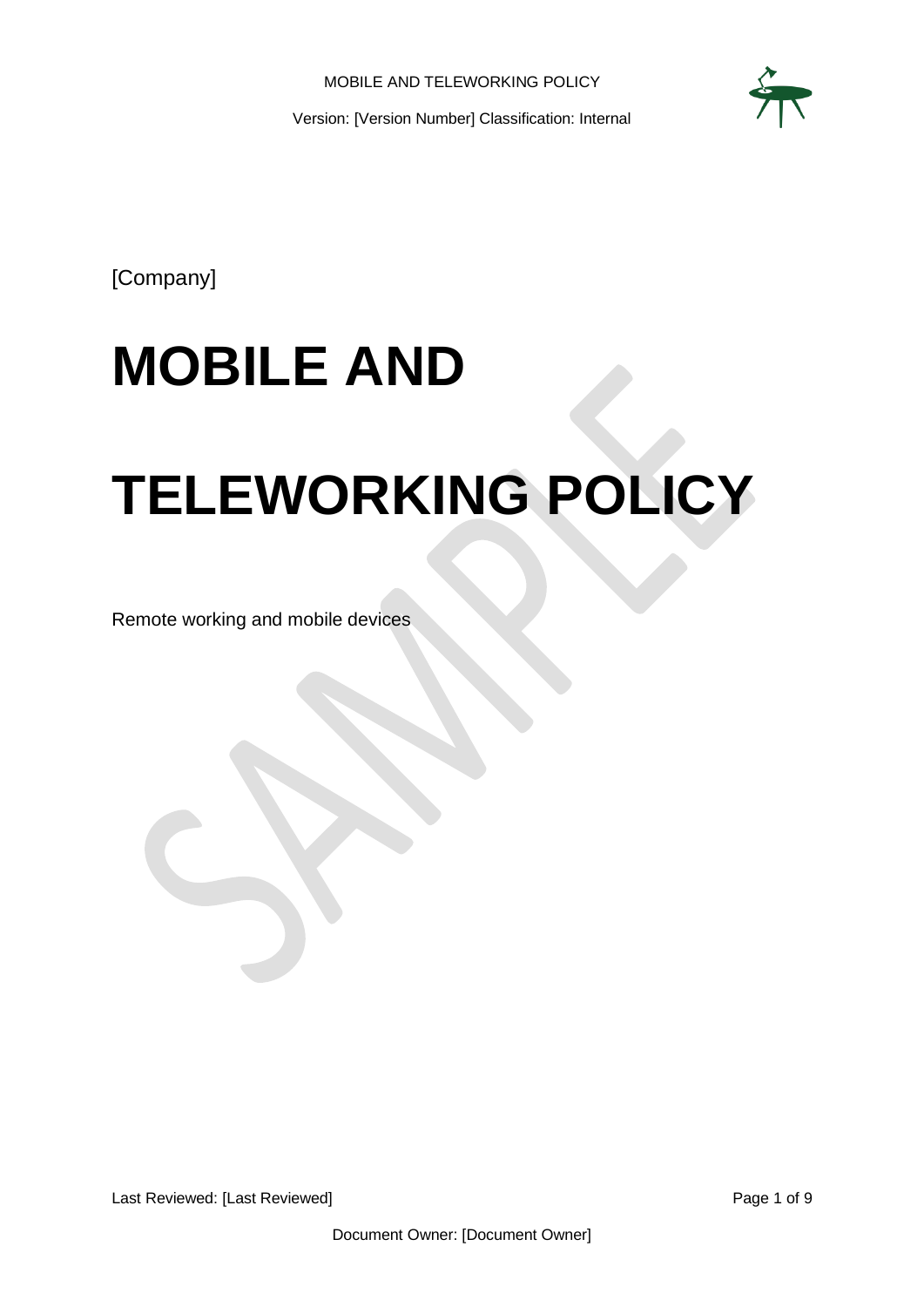

# **Document Version Control**

<span id="page-1-0"></span>

|     | <b>Last Modified</b> | <b>Last Modified By</b> | <b>Document Changes</b> |
|-----|----------------------|-------------------------|-------------------------|
| 0.1 | [DATE]               |                         | Document first created  |
|     |                      |                         |                         |
|     |                      |                         |                         |
|     |                      |                         |                         |
|     |                      |                         |                         |
|     |                      |                         |                         |
|     |                      |                         |                         |
|     |                      |                         |                         |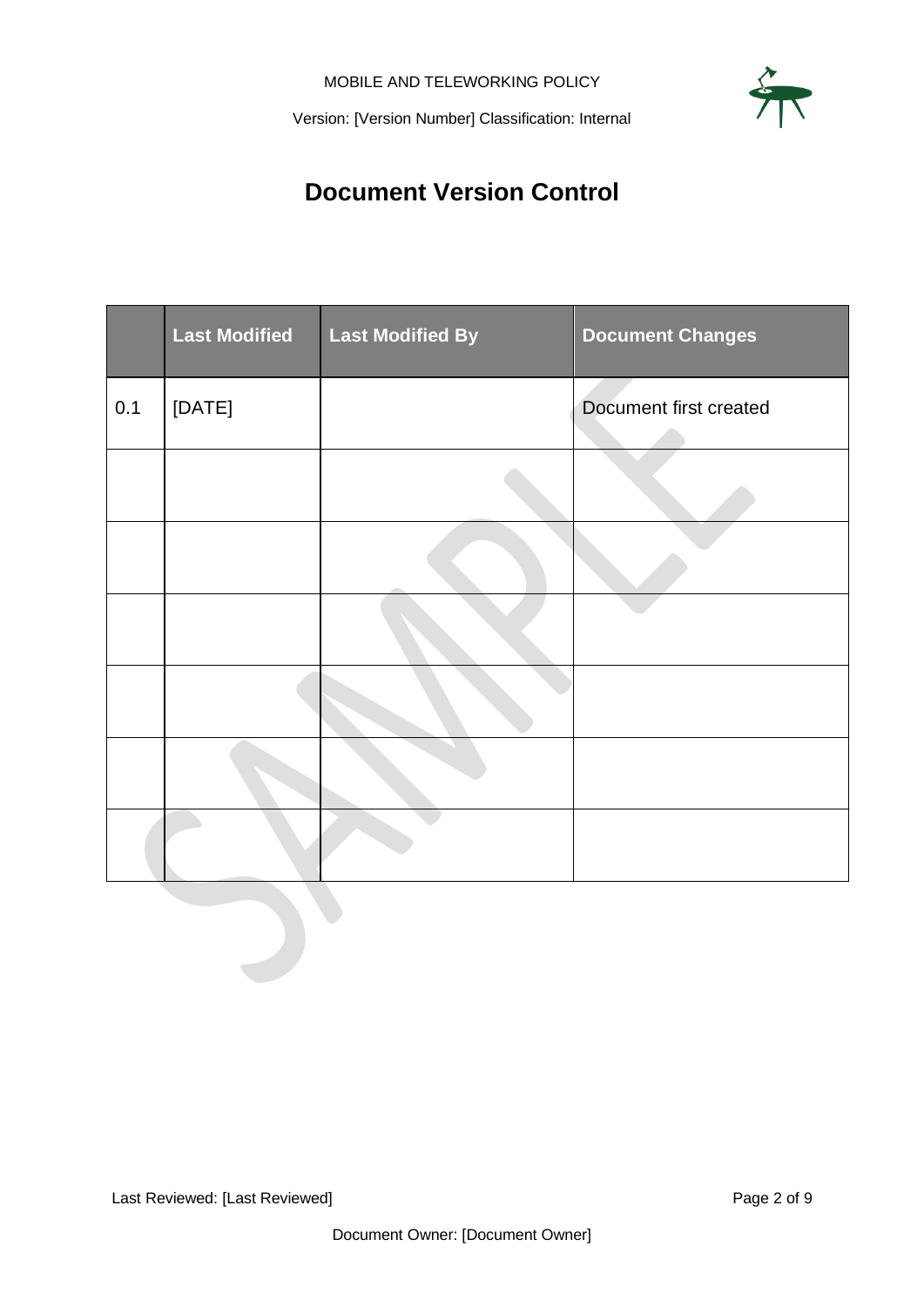# **Document Contents Page**

<span id="page-2-0"></span>

| . 7                                           |  |  |  |
|-----------------------------------------------|--|--|--|
|                                               |  |  |  |
|                                               |  |  |  |
|                                               |  |  |  |
| Last Reviewed: [Last Reviewed]<br>Page 3 of 9 |  |  |  |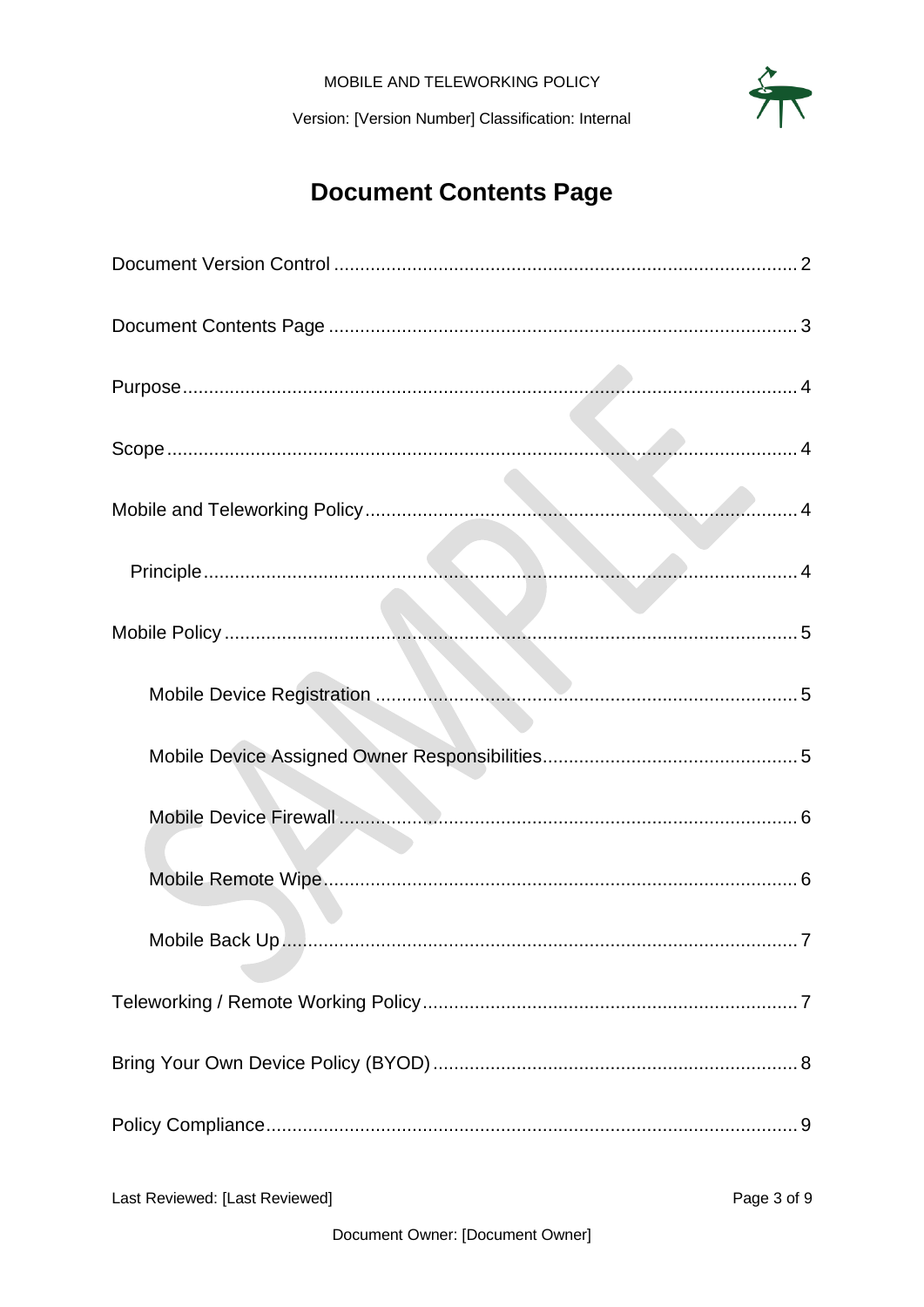

## <span id="page-3-0"></span>**Purpose**

To manage the risks introduced by using mobile devices and to protect information accessed, processed and stored at teleworking sites.

### <span id="page-3-1"></span>**Scope**

# <span id="page-3-2"></span>**Mobile and Teleworking Policy**

### <span id="page-3-3"></span>**Principle**

Mobile devices and remote sites are to have adequate protection of company information.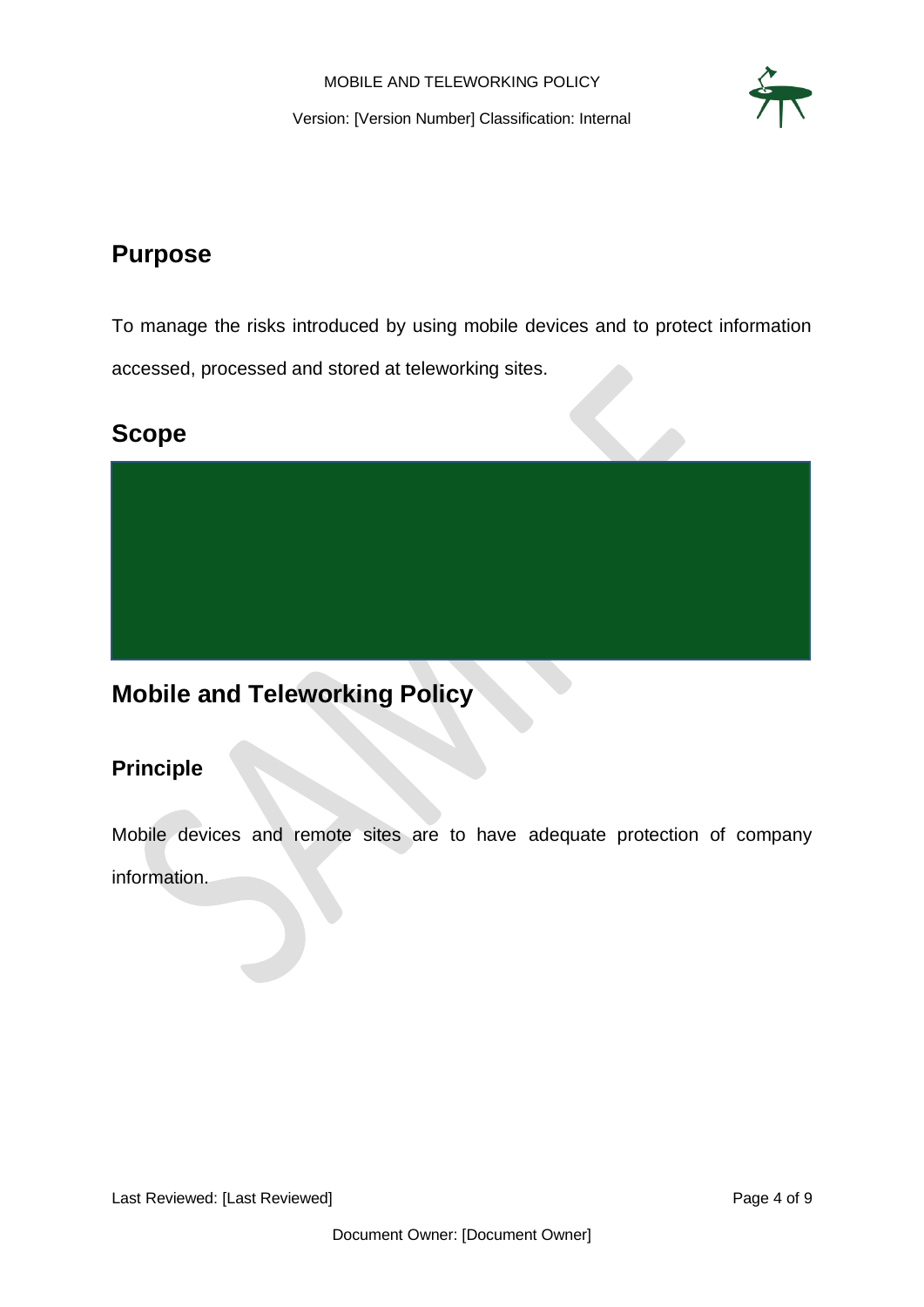

Version: [Version Number] Classification: Internal

# <span id="page-4-0"></span>**Mobile Policy**

#### <span id="page-4-1"></span>**Mobile Device Registration**

Mobile devices are recorded in the asset register.



<span id="page-4-2"></span>**Mobile Device Assigned Owner Responsibilities**

Assigned owners are personally responsible for the device.



Last Reviewed: [Last Reviewed] example 2014 and 2015 of 9 Page 5 of 9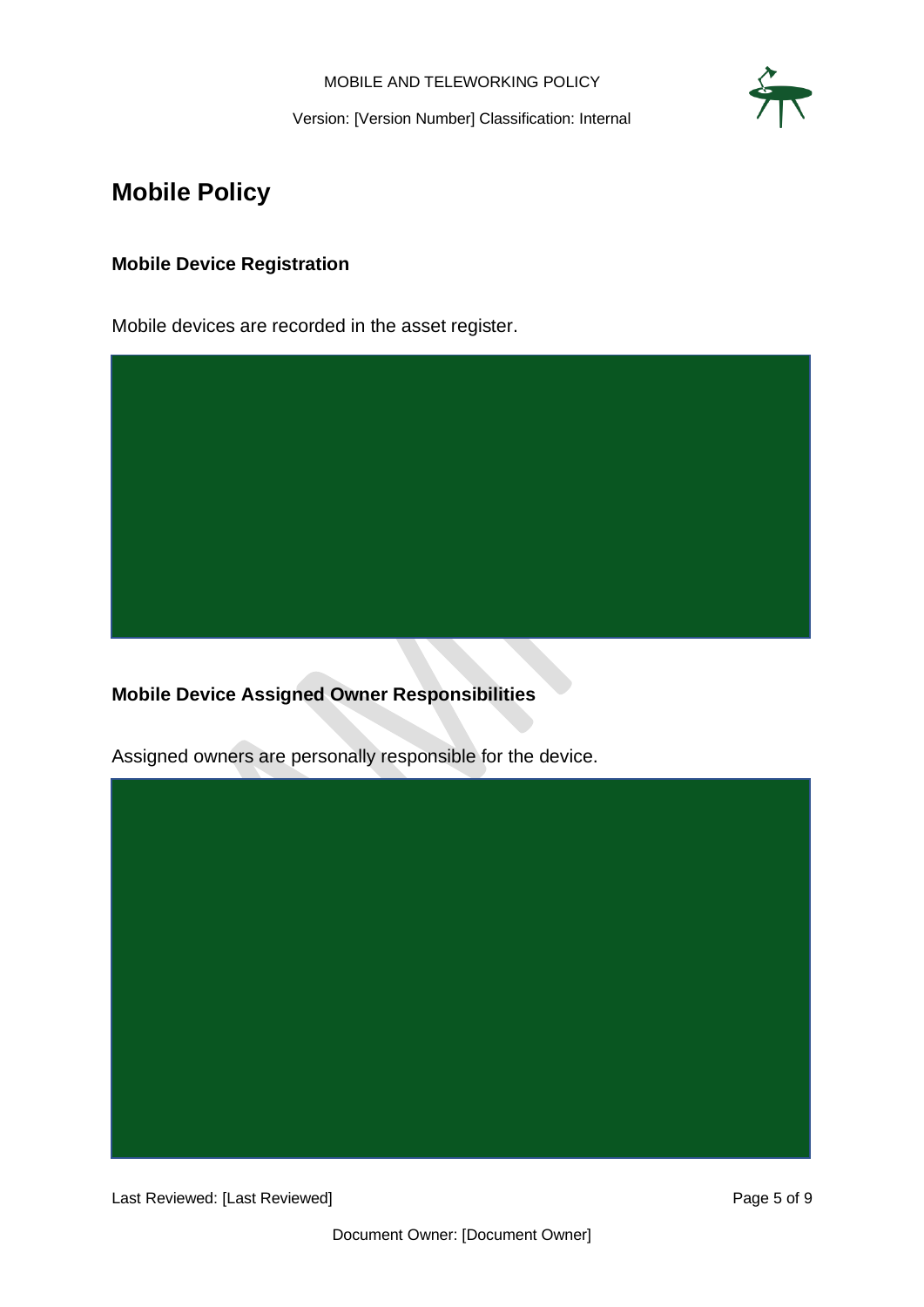

Version: [Version Number] Classification: Internal



#### <span id="page-5-0"></span>**Mobile Device Firewall**



#### <span id="page-5-1"></span>**Mobile Remote Wipe**

Last Reviewed: [Last Reviewed] example 2014 and 2015 and 2014 and 2015 and 2019 and 2019 and 2019 and 2019 and 2019 and 2019 and 2019 and 2019 and 2019 and 2019 and 2019 and 2019 and 2019 and 2019 and 2019 and 2019 and 201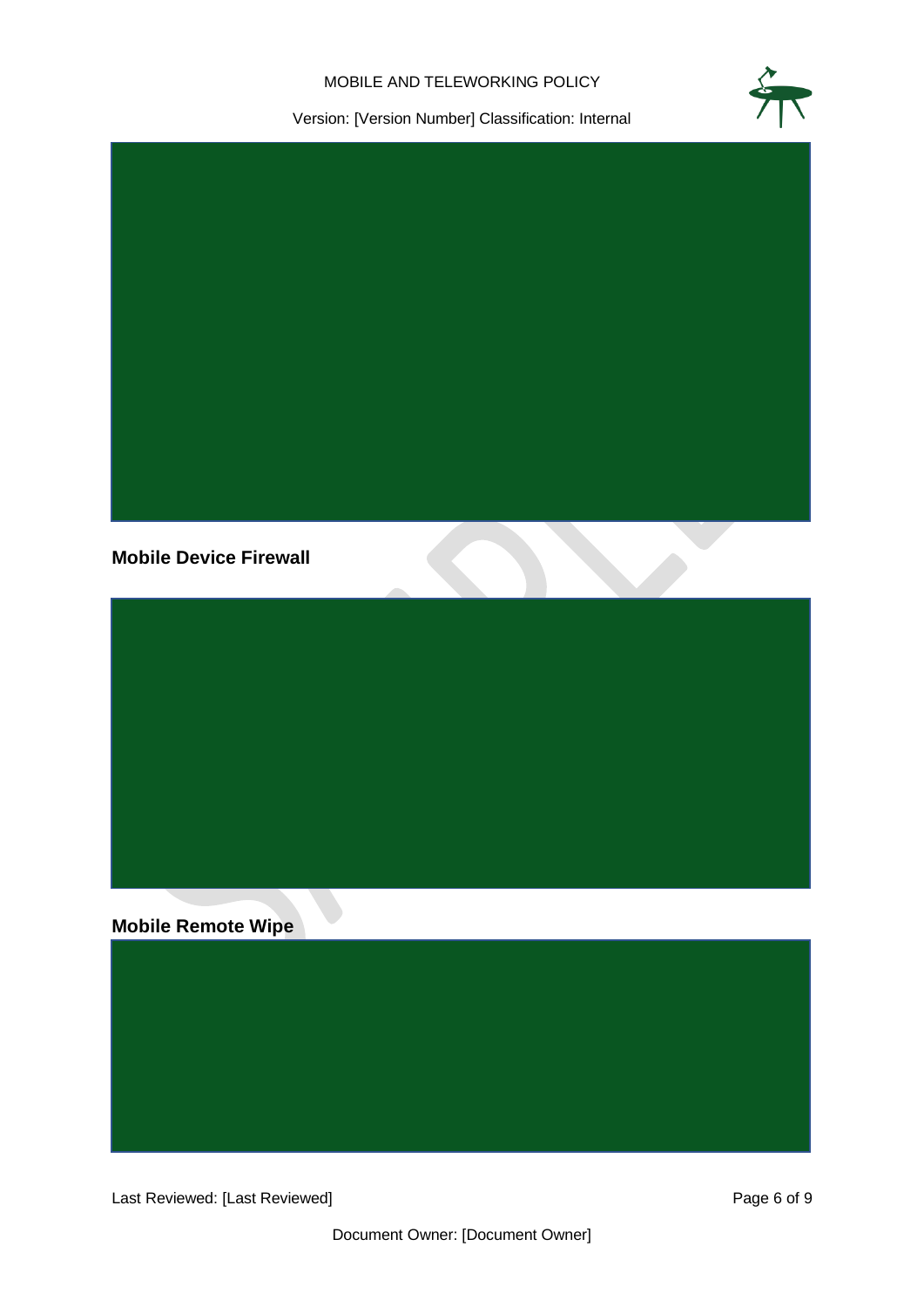Version: [Version Number] Classification: Internal

#### <span id="page-6-0"></span>**Mobile Back Up**

<span id="page-6-1"></span>**Teleworking / Remote Working Policy**

Last Reviewed: [Last Reviewed] example 2 of 9 Page 7 of 9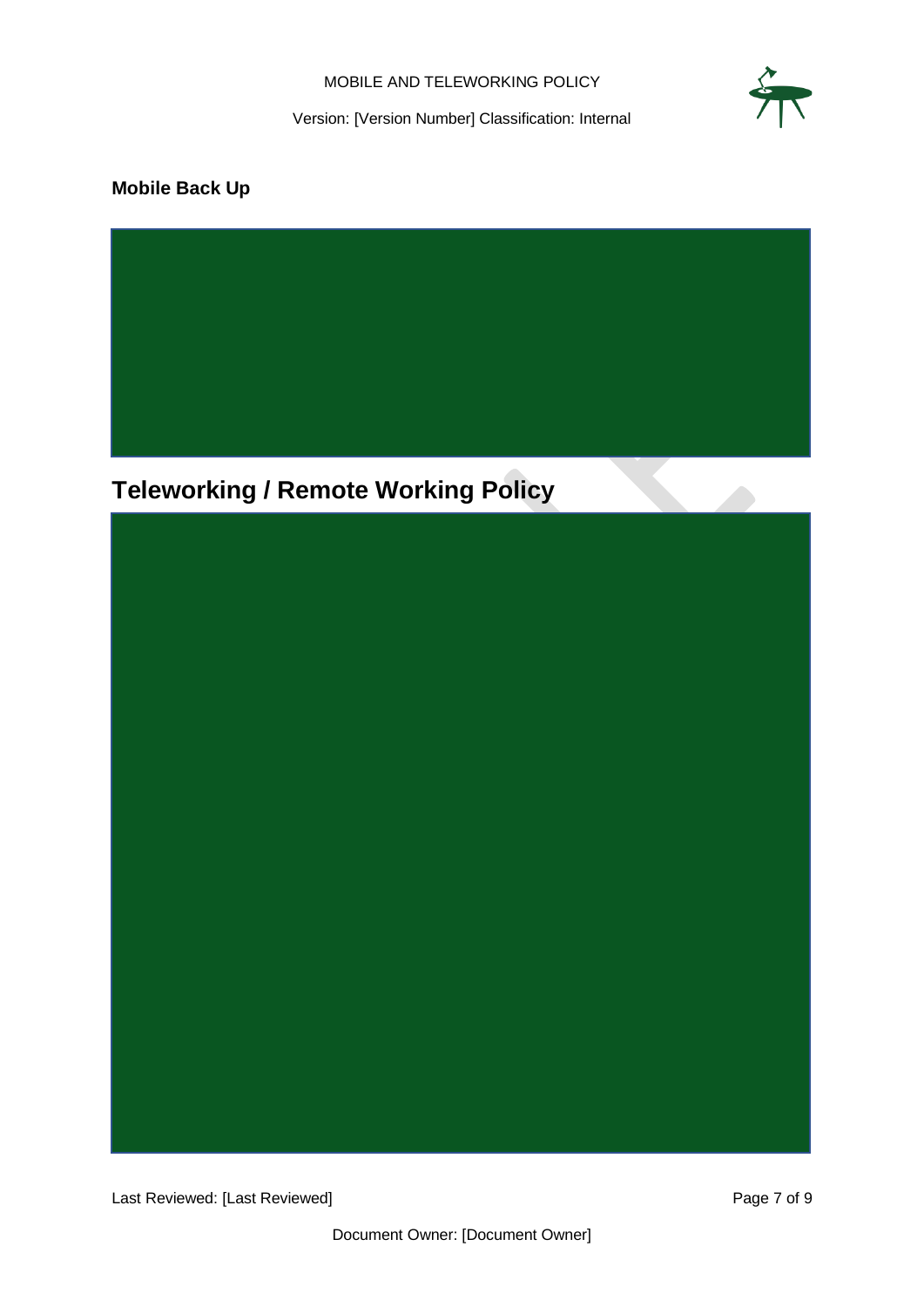# <span id="page-7-0"></span>**Bring Your Own Device Policy (BYOD)**